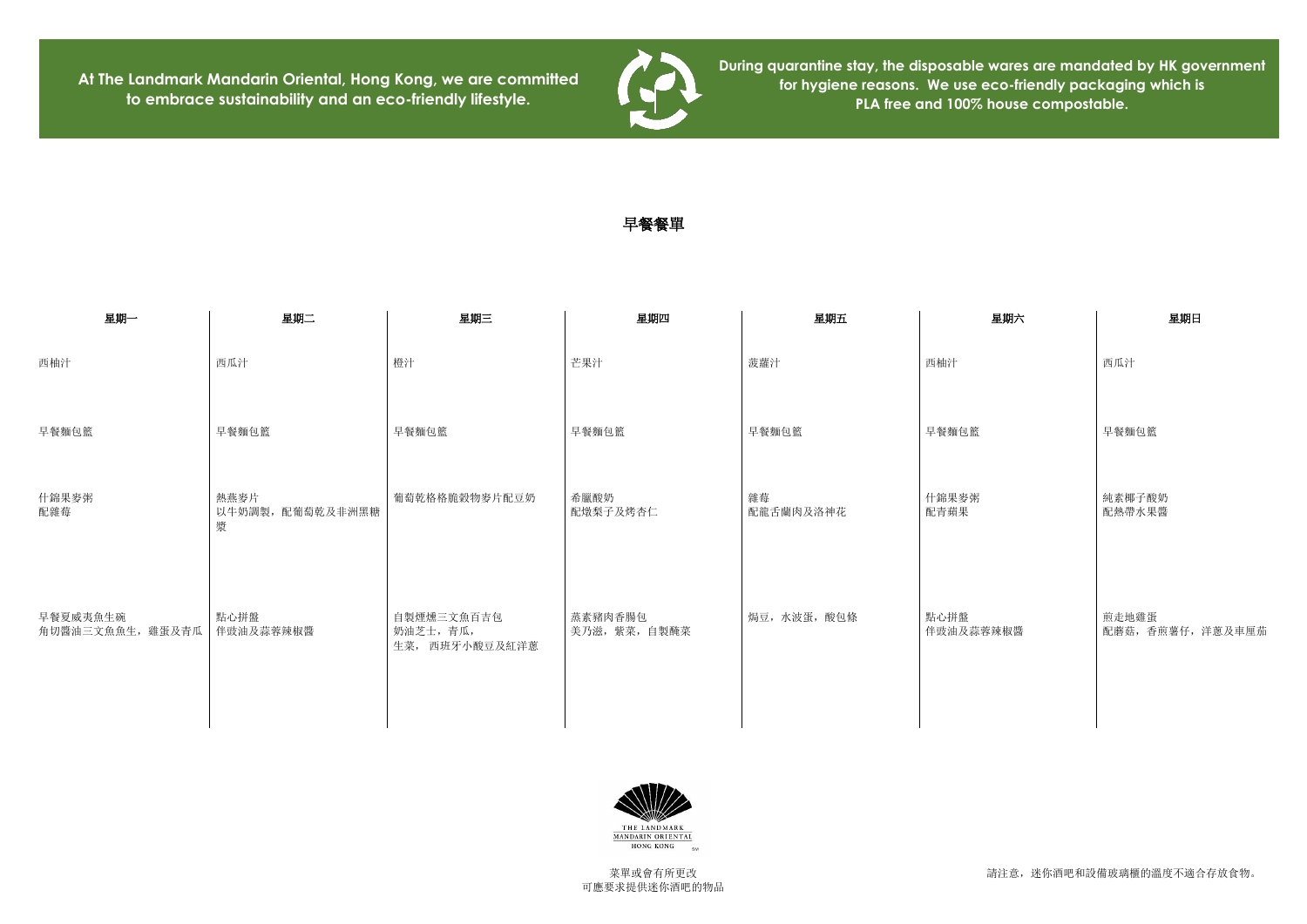請注意,迷你酒吧和設備玻璃櫃的溫度不適合存放食物。

**At The Landmark Mandarin Oriental, Hong Kong, we are committed to embrace sustainability and an eco-friendly lifestyle.**



| 星期六              | 星期日               |  |  |
|------------------|-------------------|--|--|
| 味噌湯              | 菠菜菊苣沙律            |  |  |
| 裙帶菜、蘑菇及柚子        | 配香梨及核桃            |  |  |
| 夏威夷魚生飯           | 牛肉湯蒟蒻麵            |  |  |
| 角切醬油吞拿魚魚生, 蟹肉及糙米 | 牛肋排, 雞蛋, 韓國辣椒醬及青蔥 |  |  |

**During quarantine stay, the disposable wares are mandated by HK government for hygiene reasons. We use eco-friendly packaging which is PLA free and 100% house compostable.**

**2** 道菜午餐餐單

| 星期一                                                    | 星期二                                   | 星期三                                    | 星期四                               | 星期五                 | 星期六                 |
|--------------------------------------------------------|---------------------------------------|----------------------------------------|-----------------------------------|---------------------|---------------------|
| 番茄, 西瓜, 日本生薑及羅勒沙律                                      | 南瓜湯<br>烤南瓜子及特級初榨橄欖油                   | 捲心生菜, 田園蔬菜及花生沙律                        | 柚子沙律<br>配雞肉,大蝦,花生及 Yam<br>Som-O 醬 | 瑤柱節瓜豬骨湯             | 味噌湯<br>裙帶菜、蘑菇及柚子    |
| 星洲風味喇沙<br>惹味叻沙湯, 椰汁, 米粉, 豆腐<br>卜, 魚片, 新鮮海蝦, 雞肉及參<br>巴醬 | 意大利鳥巢麵<br>配綠色蔬菜香蒜醬, 瑞可塔芝士,<br>綠葉碎及烤松子 | 海鮮炒飯<br>帶子,大蝦,蟹籽,雞蛋,青露<br>筍,青蔥及秘製 XO 醬 | 四川擔擔面                             | 叉燒炒米粉<br>配芽菜, 香蔥及豉油 | 夏威夷魚生飯<br>角切醬油吞拿魚魚生 |